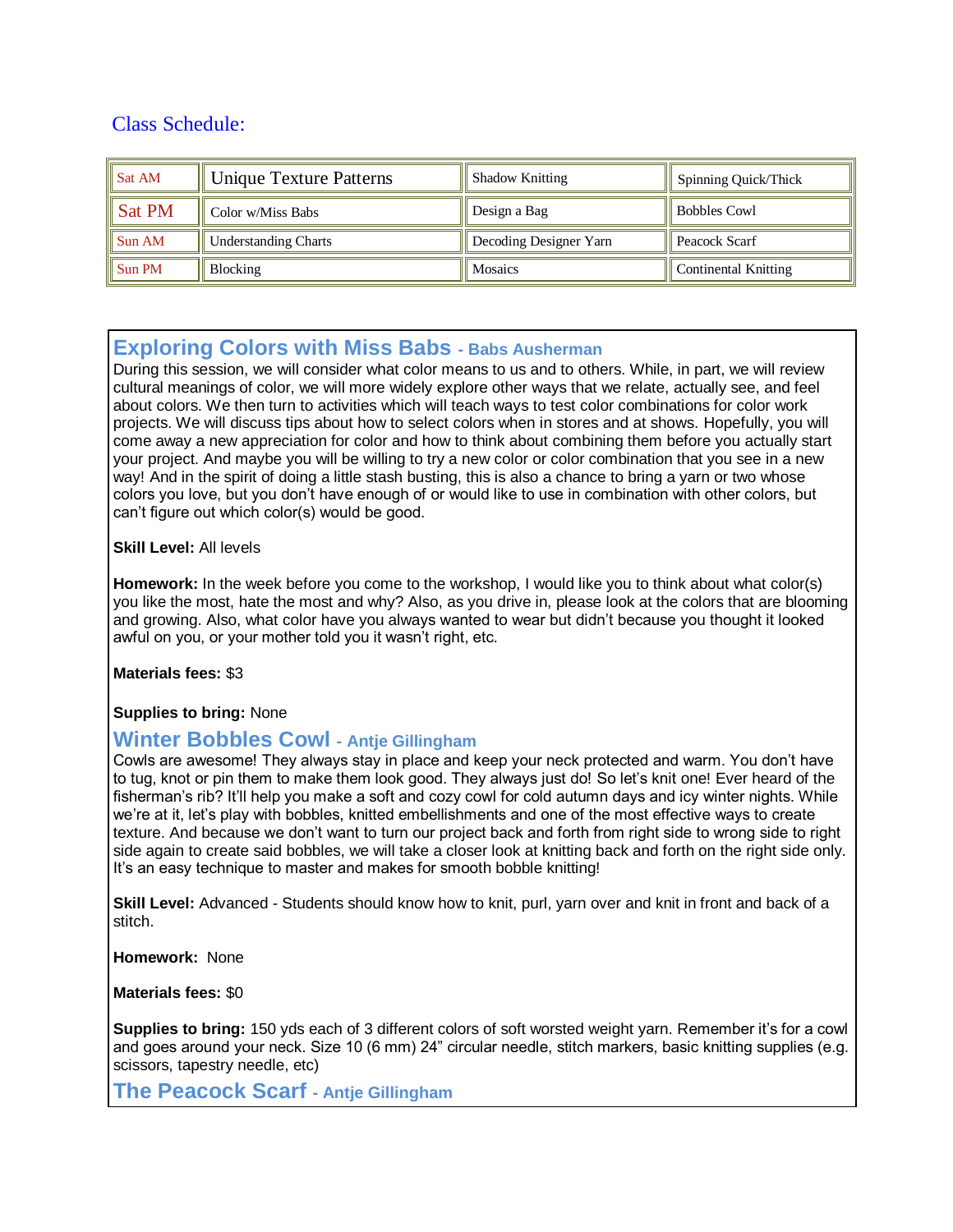Lace is a magical gathering of stitches, intimidating at first glance when the needle holds nothing but a wad of unshapely yarn broken up in many sections by many stitch markers. We huff and puff throughout the patterns – most likely hateful charts loaded with lots of symbols. And we probably have to back out on several occasions…but WOW! Precious lace when you are completed and blocked, there's scarcely anything more breathtaking than your exquisite graceful shape! Join me and the Peacock Scarf and together let's step into the world of wispy gossamer. In this class, we'll tackle a "little" lace pattern, and practice how to read charts and their symbols. You'll quickly realize that stitch markers are our friends, and that both, the 3-needle bind off as well as the kitchener stitch can be conquered with patience. There's something about lace that once tasted, will keep you coming back for more!

**Skill Level:** Advanced. Students should know how to: Knit, purl, increase, decrease, yarn over and be comfortable working with fingering-weight yarn.

**Homework:** In order to complete the scarf, students will need 460 yds of light-colored fingering weight yarn. With a size 7 (4.5 mm) knitting needle of your choice. If you tend to knit loose, please use a size 6 (4 mm) needle. Cast on 114 sts. Knit 1 row (WS). Then begin stockinette stitch: Row 1 (RS): Knit; Row 2 (WS): Purl. Repeat rows 1 and 2 until ruffle measures 2 1/4" ending with row 2. Next row: K2tog across all sts (57 sts remain). Work in P1, K1 ribbing for 1" ending with a WS row. Work will measure approx 3 1/4" from cast on edge.

#### **Materials fees:** \$0

**Supplies to bring:** Homework, 2 balls of light colored worsted weight stash yarn, size 7 (4.5 mm) and 8 (5 mm) knitting needles (straight OR circular), stitch markers, tapestry needle, small amount of waste yarn.

# **Knitting Continental - Antje Gillingham**

Continental versus the English knitting method. Have you ever wondered what all the hype is about? Picking the yarn as supposed to throwing it, and holding the strand in your left as supposed to your right hand? Want to find out? Then join me for Knitting Continental. Today you'll practice the basics - how to knit and purl…Tomorrow you'll conquer more difficult challenges like two-stranded Fair Isle knitting! The possibilities are endless.

**Skill level:** Beginner, students should know how to knit, purl and decrease

**Homework:** None

**Materials fees:** \$0

**Supplies to bring:** 2 skeins of Cascade 220 in main color and 1 skein of Cascade 220 in a contrasting color OR 440 yds of a feltaable worsted weight wool in main color and 200 yds in a contrasting color. Size 11 (8 mm) 24" circular needle and size 11 (8 mm) double pointed needles or 16" circular needle. Stitch markers Basic knitting supplies (e.g. scissors, tapestry needle, etc)

#### **Understanding Charts - Leslie Gonzalez**

More and more patterns are being written using charts. Being able to read charts helps you to visualize knitting directions. In this class we will learn the ins and outs of reading and using charts. You will learn to convert knitted directions to a chart.

**Skill Level:** Intermediate – Students should be able to cast on and work in garter and stockinette st. They should be familiar with cables, yarn overs, increases and decreases. They should be able to work from a written pattern.

**Homework** - None

**Materials fees:** \$4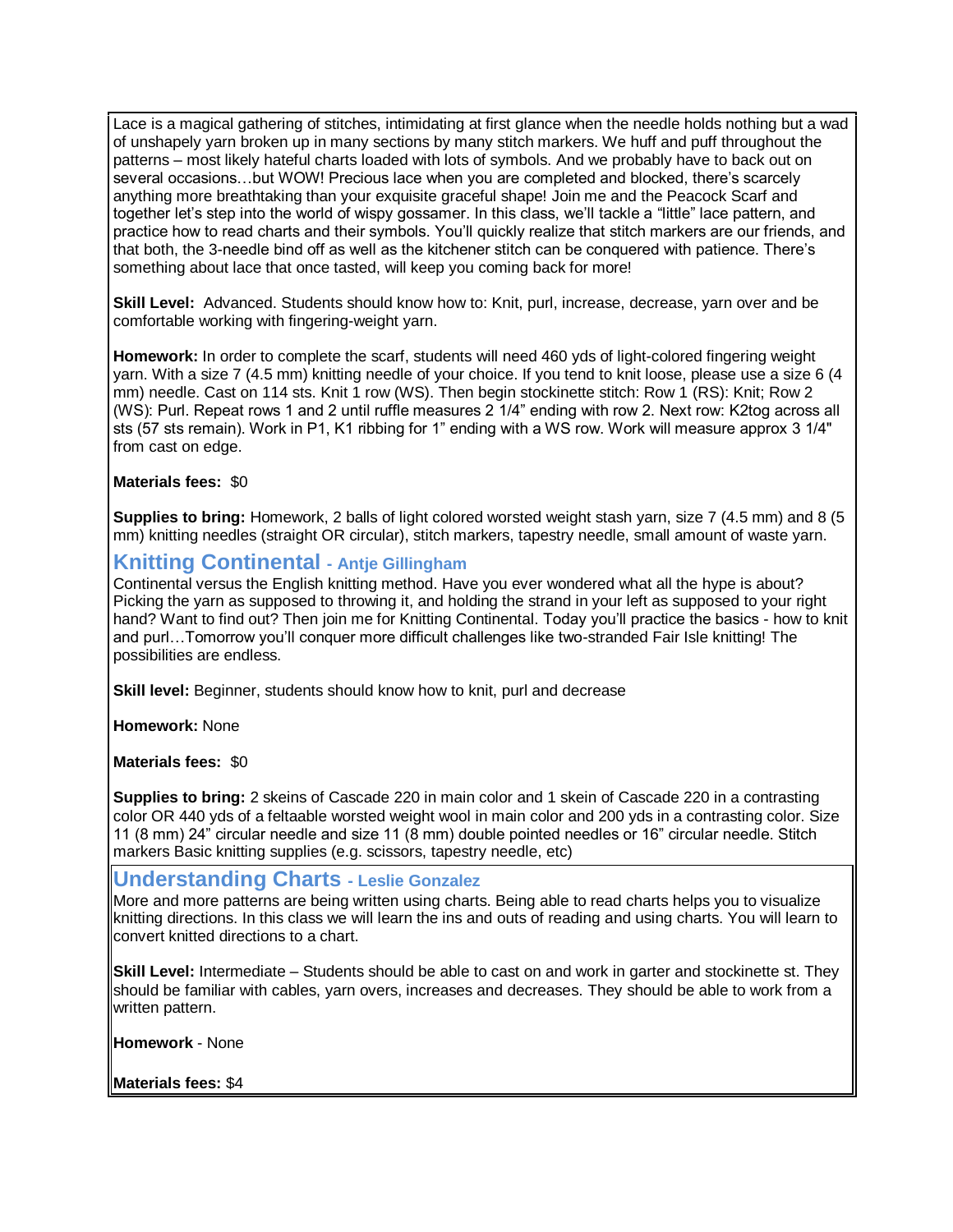**Supplies to bring:** At least 2 sharp pencils, one ball of smooth, worsted weight yarn (approx. 2 oz or 50 grams) and appropriate size needles, cable needle, stitch markers, scissors, and basic knitting accessories.

### **Blocking of Hand Knits - Leslie Gonzalez**

Blocking makes your finished work better by evening out stitches, balancing fabric and creating a smoother drape. It makes seaming easier by flattening edges and creating equally sized pieces. This is a fun, hands on class where students explore and learn about blocking all types of knitted work.

**Skill Level:** All levels.

**Homework:** None

**Materials fee:** \$0

**Supplies to bring**: One towel. Students are encouraged to bring an unblocked projects or questions on an unblocked project.

### **Exploring Unique Texture Patterns - Leslie Gonzalez**

Create a beautiful scarf while you explore textured patterning beyond cables and basic knit/purl combinations. Discover how to wrap, elongate, and cluster stitches to create beautiful textured fabrics.

**Skill Level:** Intermediate – students should be able to easily cast on, bind off, knit and purl and work k2tog decrease. They should be familiar with stockinette, garter, and ribbing stitch patterns. Students should be familiar with reading pattern rows and repeats.

**Homework:** Using the yarn you have chosen for the scarf, work these two pieces of knitting: Using MC, cast on 22 sts. Knit one row and place on st holder or waste yarn.

Using CC cast on 26 sts. Work the following three rows:

Row 1 (WS): K2 \*p2, k2, rep from \* to end. Row 2 (RS): P2, \*k2, p2, rep from \* to end. Row 3: K2, \*p2, k2, rep from \* to end. Leave sts on needle and bring to class.

**Materials fees**: \$3--color handout and pattern

**Supplies:** 100 gms (about 200 yds) of smooth worsted weight yarn, this will be the Main Color (MC) 50 gms (about 100 yds) of the same yarn in a contrasting color (CC) Appropriate size needles for the yarn- check ball band. Homework pieces, Tapestry needle, dpn (smaller size than needles) or straight cable needle (not U shaped), scissors and basic knitting accessories.

### **Design a Knitted Bag - Debra M Lee**

Turn your canvas tote into a personal, fashion accessory. Design a knitted bag around a tote by using it as the bag's lining. Learn to estimate yarn quantity, take accurate measurements, add the right amount of ease and get tips for creating firm fabrics without felting. You'll make a flat bottom in-the-round in class and take home a starter pattern.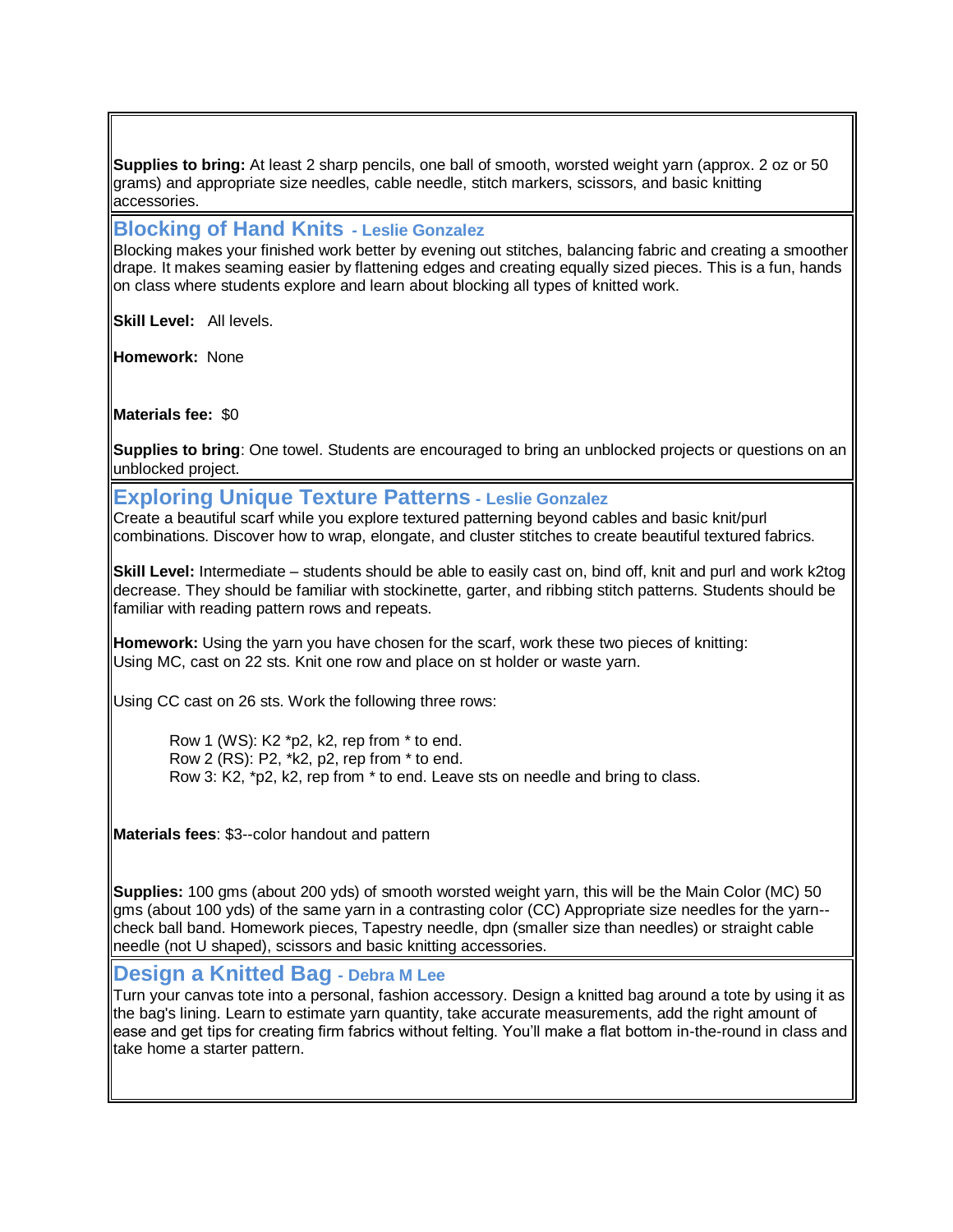**Skill Level:** Be able to cast on, knit, purl, increase, decrease and bind-off and be comfortable with knittingin-the-round using double-pointed needles.

**Homework:** None.

#### **Materials Fees:** \$0

**Supplies to bring:** Bring smooth medium/worsted weight yarn in 2 contrasting colors with corresponding double-pointed needles and circular or straight needles, removable stitch markers, yarn needle and crochet hook, pencil and calculator for some light math.

**Fascinating Mosaics - Debra M Lee**

If you can slip a stitch, you can master mosaic knitting -- a fascinating color knitting technique that is created by knitting and slipping stitches using the same color yarn across two consecutive rows. We'll knit a simple geometric pattern from a mosaic chart and then explore more involved designs.

**Skill Level:** Be able to cast on, bind-off, knit, purl, increase and decrease

**Homework:** None

**Materials Fee:** \$0

**Supplies to bring**: Smooth, solid, contrasting color yarns of the same weight (preferably medium/worsted weight), corresponding knitting needles, and removable stitch markers.

#### **Shadow Knitting - Debra M Lee**

Look at shadow knitting one way, it's all stripes. Look at it another way, you see images in the "shadows." If you can knit and purl, you can master shadow knitting. Unlock the mystery of shadow knitting by making a shadow triangles sample in class.

**Skill Level:** Be able to cast on, bind-off, knit and purl; comfortable working with knitting charts

**Homework:** None

**Materials fee:** None

**Supplies to bring:** Smooth, solid color yarns of the same weight in at least 2 contrasting colors, corresponding knitting needles and removable stitch markers. Recommend light/sport or medium/worsted weight yarn if possible.

### **Unravel and Decode Designer Yarns - Patsy Sue Zawistoski**

How did they make that yarn? Will it impact the yarn's use or longevity? How will the fringe look after it has been washed? Inquiring minds want to know. Patsy's secret yarn decoder answers your questions. Students will work in pairs to unravel or decode several yarn samples to understand their basic structure, which affects the usability, and wear-ability. Get Patsy's original yarn decoder to unravel yarns in class then use it at home. Using a method of shorthand we will examine each part of the yarn and it's  $\parallel$ construction to better predict how the yarn will perform. This class is geared to anyone who uses yarn;